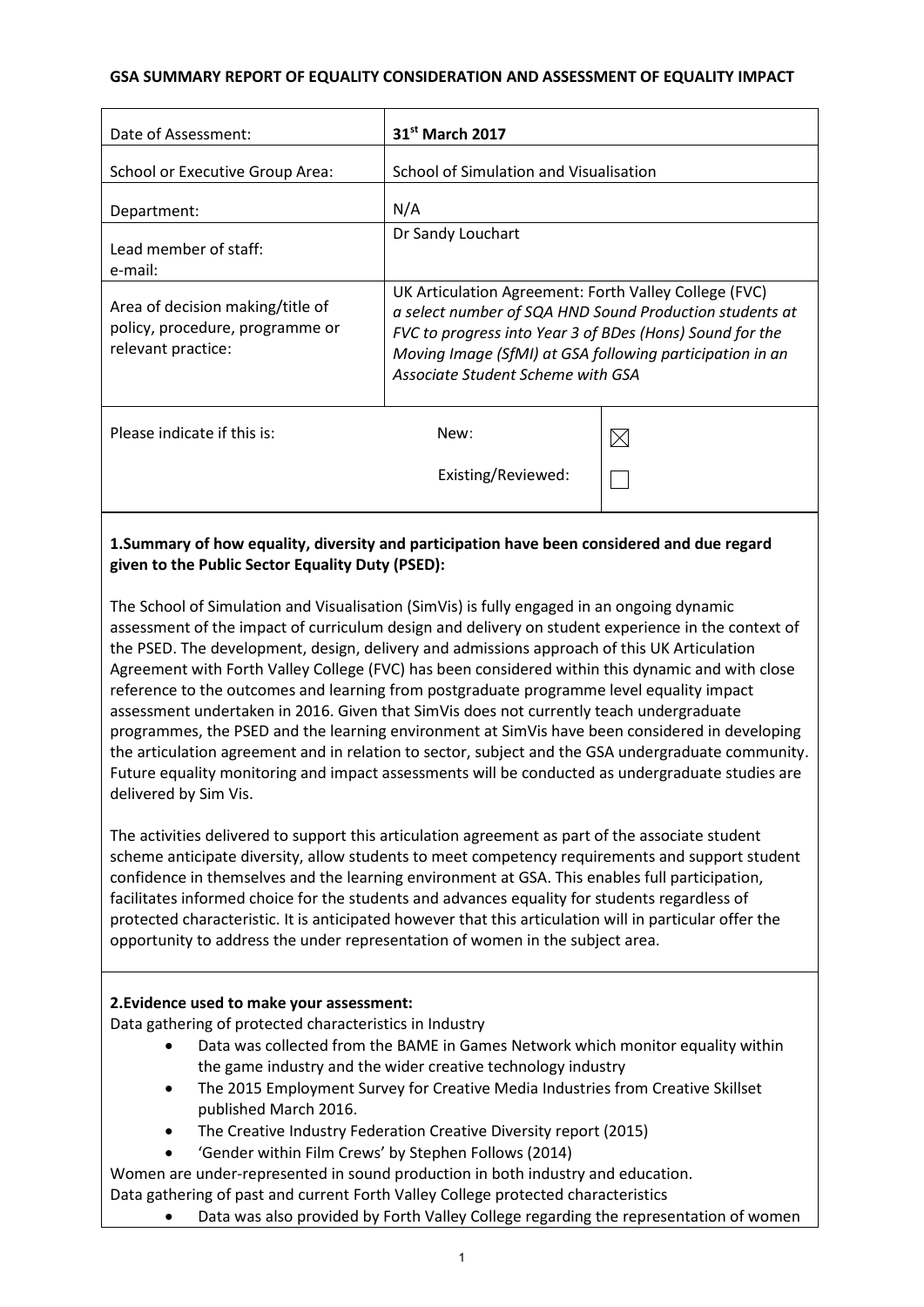and BAME students on the Sound Production HND selected for FE-HE articulation

- Forth Valley College Equality Outcome Plan 2013-17
- Forth Valley College Impact Assessment Report 2015

In the last five years recruitment to the FVC HND Sound Production has ranged from 8-30% of the cohort.

A summary document on Equality Impact Assessment at SimVis\* collates key data and links to further information/data sources, including:

- A review of our recent and existing student populations (SimVis) has been conducted to gain an understanding of current needs and environment
- Research materials and guidelines, including a wide range of statistical data, recent research and published materials relating to embedding equality and diversity within the curriculum has been reviewed, and adopted where appropriate
- Research into recent equality trends in education, industry and specialist disciplines has been conducted to assist in future planning (GSA guidelines, learning and teaching enhancement and widening participation strategies)
- Examples of best practice for improving diversity in the student body have been reviewed, including Higher Education Academy (HEA) and Council for higher education in art and design (CHEAD) reports on embedding equality and diversity in the curriculum

Data from the 2015-16 GSA Equality Monitoring Report representing the larger GSA community

Evidence, experience and evaluation of the current Associate Student Scheme and Articulation Agreement with Glasgow Clyde College

*\* This regularly updated data is held in the document EIA-data-2016.docx at SimVis*

## **3.Outline any positive or negative impacts you have identified:**

This articulation agreement and the framework that supports it is designed to have a positive impact and it is anticipated that it will improve and strengthen SimVis' equality and diversity delivery in recruitment, selection, support and retention as described below:

- The percentage of women studying SimVis Sound for the Moving Image PGT courses averages to around 16% in the last five years. However, SimVis, in terms of its whole technology-focused PGT delivery offers a more balanced gender representation which could be inspirational and encourage female associate students and prospective students (HND1 & 2) to consider an education and career in technology
- Recruitment to the HND at FVC will be managed by the College. Over the last five years, the proportion of women enrolled on the FVC HND Sound Production course has ranged from 8–30% of the cohort. Although this presents a gender imbalance, the FVC Equality Outcome Plan proposes ongoing work within the College to address this issue and SimVis plans to work with the College to support this including involvement by SimVis in recruiting students to the degree programme.
- The Associate Student Scheme will be open to all students studying on the HND Sound Production at FVC and Associates will be able withdraw at any time..
- As Associate Students, the FVC students will be offered opportunities to engage with the wider GSA community beyond SimVis. In contrast to SimVis and FVC, the GSA undergraduate student population is 64% female. It is anticipated that inclusion in a differently genderbalanced community will encourage female students to join the associate student scheme and progress to GSA.
- Applicants to the GSA degree programme from the Associate Student Scheme will be considered contextually and engagement with SimVis during the Scheme, in addition to the UCAS application and interview will inform selection processes. This approach has been used in the second year of the Associate Student Scheme with Glasgow Clyde College and shown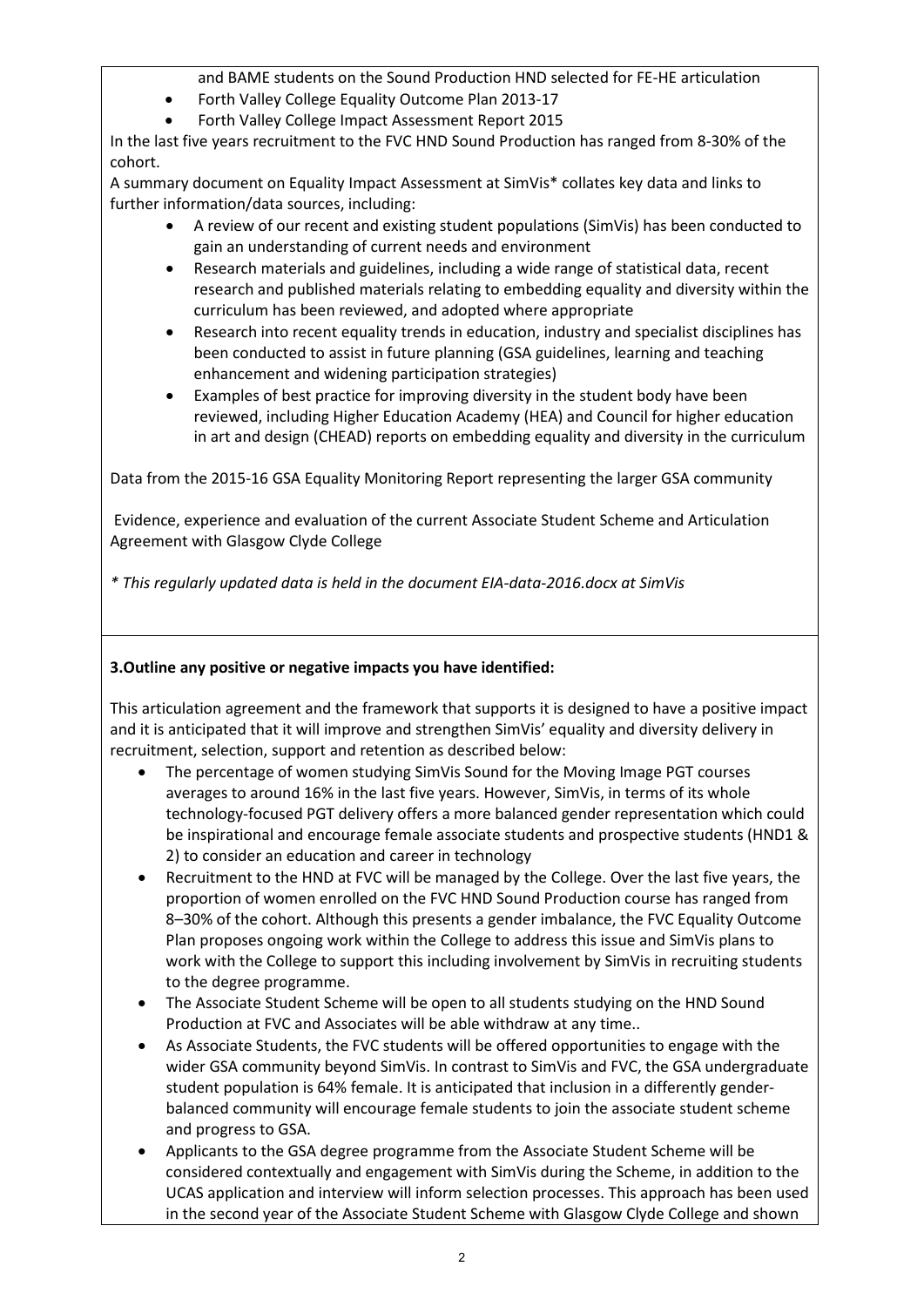to result in an increase of acceptances from 55% to 82% of the Associate cohort.

- The programme of activities for the associate student scheme with FVC will offer further opportunities to encourage female participation in sound production studies. As part of the articulation agreement SimVis tutors will visit Forth Valley College to prepare associate students for the transition to Year 3. As such they will engage with SimVis tutors and SimVis materials.
	- o SimVis will ensure that a balanced gender representation is put forward to FVC students in terms of the availability of tutors and the provenance of the materials presented to students.
	- o When visiting the GSA, associate students will experience the diverse student population at SimVis and will interact with a gender-balanced student representation in dedicated workshops and degree show tours.
- The design of associate student activities will anticipate diverse needs and ensure that students are not disadvantaged or discriminated against through the competency required for achievement, for example stating that students must be able to engage with audio (SfMI) and visual (all programmes) materials, and use digital technologies without being prescriptive as to how this should be achieved. This will promote participation and advance equality for students regardless of protected characteristic.
- Associate students will engage with MDes Sound for the Moving Image outputs in order to facilitate engagement with and discussion of a range of perspectives, reflecting the diversity of educational and social background of both student cohorts and the School of Simulation and Visualisation's ambition to achieve further diversity of perspective and encourage participation to address under-representation in future cohorts through:
	- o Covering a wide range of references and contextualising lectures on the world at large rather than a Western centric view
	- o Encouraging students to provide their own clips for class discussions in order to ensure maximum diversity of viewing experience and discourse.
	- o The provision of topics through which associate students can engage with exploration of identities: social, racial, gender and class in terms of meaning in a changing world

(Self/Environment/City/Silence/Politics/Technology/Space/Emotion).

o Offering students open briefs which encourage them to find their own approaches and solutions and which facilitate students pursuing their own interests, reflecting cultural, heritage or identity, supporting the advancing of equality and fostering good relations.

| <b>Action</b>                                                                                                                                                                                  | <b>Equality Impact</b>                                                                                                                 | Person responsible                   | <b>Time frame</b>                                                                    |
|------------------------------------------------------------------------------------------------------------------------------------------------------------------------------------------------|----------------------------------------------------------------------------------------------------------------------------------------|--------------------------------------|--------------------------------------------------------------------------------------|
| Ensure balanced gender<br>representation in terms<br>of tutors/demonstrators<br>when engaging with FVC<br>associate students.                                                                  | Advance equality for<br>women on associate<br>programme through<br>engagement with female<br>professionals in the field.               | Head of Academic<br>Programmes       | Period covering HND1<br>and HND2 studies at FVC                                      |
| Provide opportunities for<br>associate students to<br>engage with Postgrads<br>/recent graduates and<br>their work ensure gender<br>balance and a range of<br>perspectives and<br>backgrounds. | Advance equality for<br>women and promote<br>diversity of perspective and<br>good relations regardless of<br>protected characteristic. | <b>BDes SfMI Programme</b><br>Leader | Period covering HND1<br>and HND2 studies at FVC<br>and Post Graduate<br>degree shows |

## **4.Actions you have taken or planned as a result of your findings:**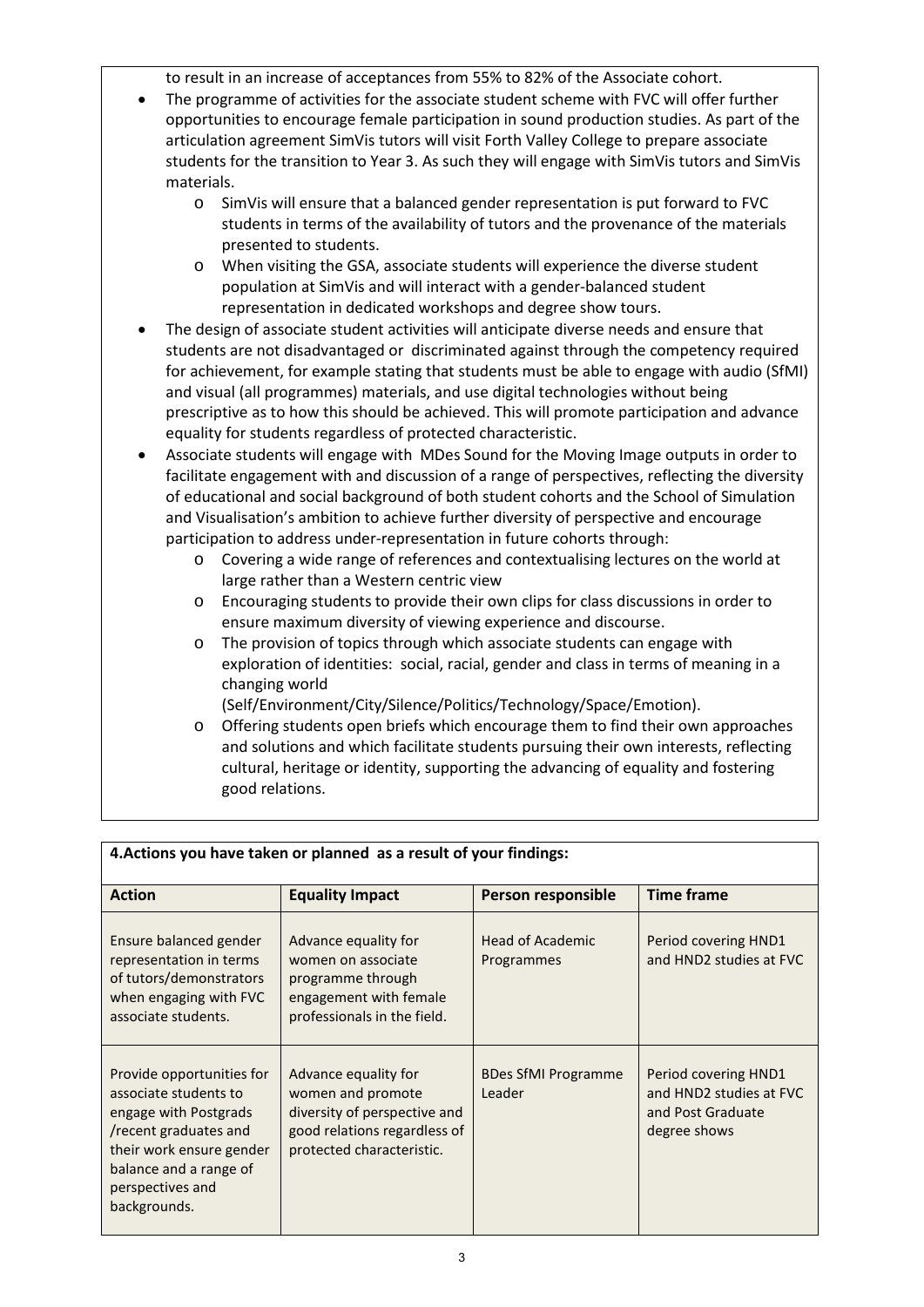| Engage FVC associate<br>students in the SimVis<br>community to 1) De-<br>mystify the perception of<br>women involvement in<br>technology 2) Support<br>engagement and<br>development of identity<br>within subject(i.e.<br>women are engaged in<br>game making, 3D<br>production and<br>programming at SimVis) | Advance equality through<br>supporting female<br>retention on the sound<br>production programme at<br><b>FVC</b>                | <b>BDes SfMI Programme</b><br>Leader  | Period covering HND1<br>and HND2 studies at<br><b>FVC.GSA and SimVis visits</b><br>for workshops and<br>degree shows |
|----------------------------------------------------------------------------------------------------------------------------------------------------------------------------------------------------------------------------------------------------------------------------------------------------------------|---------------------------------------------------------------------------------------------------------------------------------|---------------------------------------|----------------------------------------------------------------------------------------------------------------------|
| Work with FVC to<br>encourage recruitment of<br>female students to HND<br>course through<br>marketing, industry<br>events and other<br>opportunities                                                                                                                                                           | Advance equality and<br>increase representation of<br>women.                                                                    | <b>Head of Academic</b><br>Programmes | GSA Open Day, UCAS<br>Fairs, GSA Website and at<br>other opportunities                                               |
| Use a transparent, fair<br>and holistic admissions<br>process when selecting<br>entrants to GSA from FVC<br><b>Associate Students</b>                                                                                                                                                                          | Advance equality, eliminate<br>discrimination and value<br>each associate student's<br>potential, engagement and<br>experience. | <b>BDes SfMI Programme</b><br>Leader  | <b>Throughout Associate</b><br>Student Scheme and<br><b>Admissions Cycle</b>                                         |

## **5. Where/when will progress and the outcomes of your actions be reported and reviewed:** Actions will be monitored through:

- o Regular meetings, contact and visits with FVC staff during Associate Student Scheme
- o BA SfMI Staff Student Consultative Committee (SSCC) once the programme is running
- o Progress update and formal articulation evaluation mechanisms
- o Feedback from Associate Students

Progress will be reported through the UG Tutors forum, Learning and Teaching community at SimVis and PMAR on an annual basis; therefore, sharing practice and experience and contributing to promoting equality in the learning environment at GSA.

### **6. How will your actions and intended outcomes contribute to the delivery of GSA's equality outcomes:**

We will develop, revise and review course materials in collaboration with students on the associate studentship to ensure that they are actively engaged in the creation of learning materials that represents diverse viewpoints and identities. In addition by providing open-ended and broad application subjects and workshop topics student's pluralities of culture, society and experiences will be represented and shared.

Actions related to the under representation of women will contribute to GSA's commitment to gender balance within subject areas and has the potential to contribute to increased representation of BAME women.